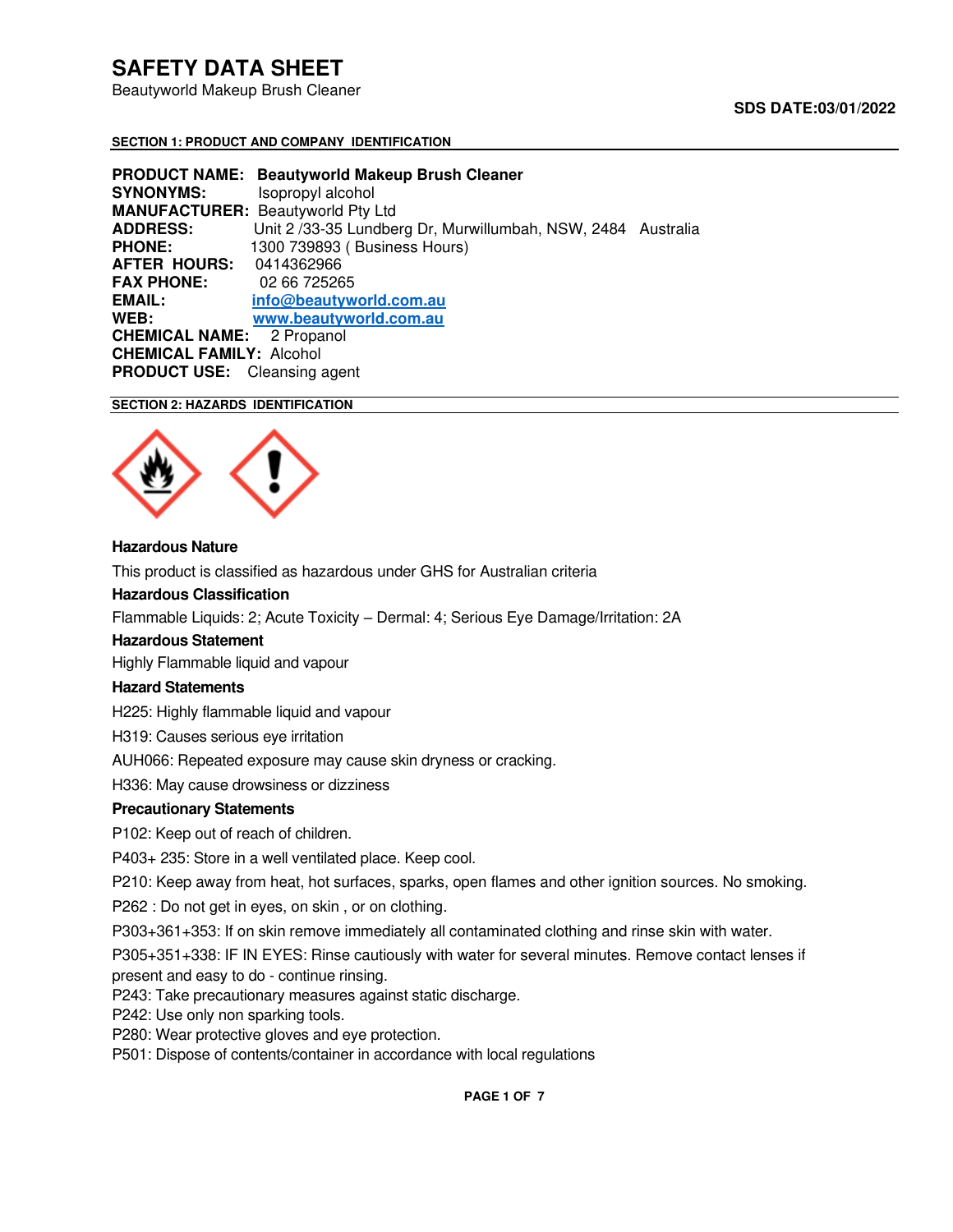Beautyworld Makeup Brush Cleaner

#### **SECTION 2: HAZARDS IDENTIFICATION (cont)**

#### **Dangerous Goods Classification** 3

**Poisons Schedule** Not regulated

#### **SECTION 3: COMPOSITION**

| 'ngredient         | CAS     | entage. |  |
|--------------------|---------|---------|--|
| <b>Isopropanol</b> | 67-63-0 | -98%    |  |

#### **SECTION 4: FIRST AID MEASURES**

# **For advice, contact Poisons Information Centre (Phone Australia: 13 1126) or a doctor. Ingestion**

If swallowed, DO NOT induce vomiting. Keep at rest. Seek immediate medical attention.

#### **Eye Contact**

Flush eyes with large amounts of water until irritation subsides. Seek immediate medical attention.

#### **Skin Contact**

Flush area with large amounts of water and wash area with soap if available. Remove contaminated clothing, including shoes, and launder before reuse. Seek medical attention for skin irritations.

#### **Inhalation**

Using proper respiratory protection, immediately remove the affected victim from exposure. Administer artificial respiration if breathing is stopped. Keep at rest. Seek immediate medical attention.

# **First Aid facilities**

Provide eye baths and safety showers.

#### **Medical Attention**

Treat according to symptoms. Avoid gastric lavage: risk of aspiration of product to the lungs with the potential to cause chemical pneumonitis

#### **SECTION 5: FIRE-FIGHTING MEASURES**

Shut off product that may 'fuel' a fire if safe to do so. Allow trained personnel to attend a fire in progress, providing firefighters with this Safety Data Sheet. Prevent extinguishing media from escaping to drains and waterways.

#### **Suitable extinguishing media**

Water spray, water fog or fine spray mist, alcohol foam

**Hazards from combustion products** 

Carbon dioxide, carbon monoxide

## **Precautions for fire fighters and special protective equipment**

Fully self-contained breathing aparatus, overalls, and safety boots

**Hazchem Code:** •2YE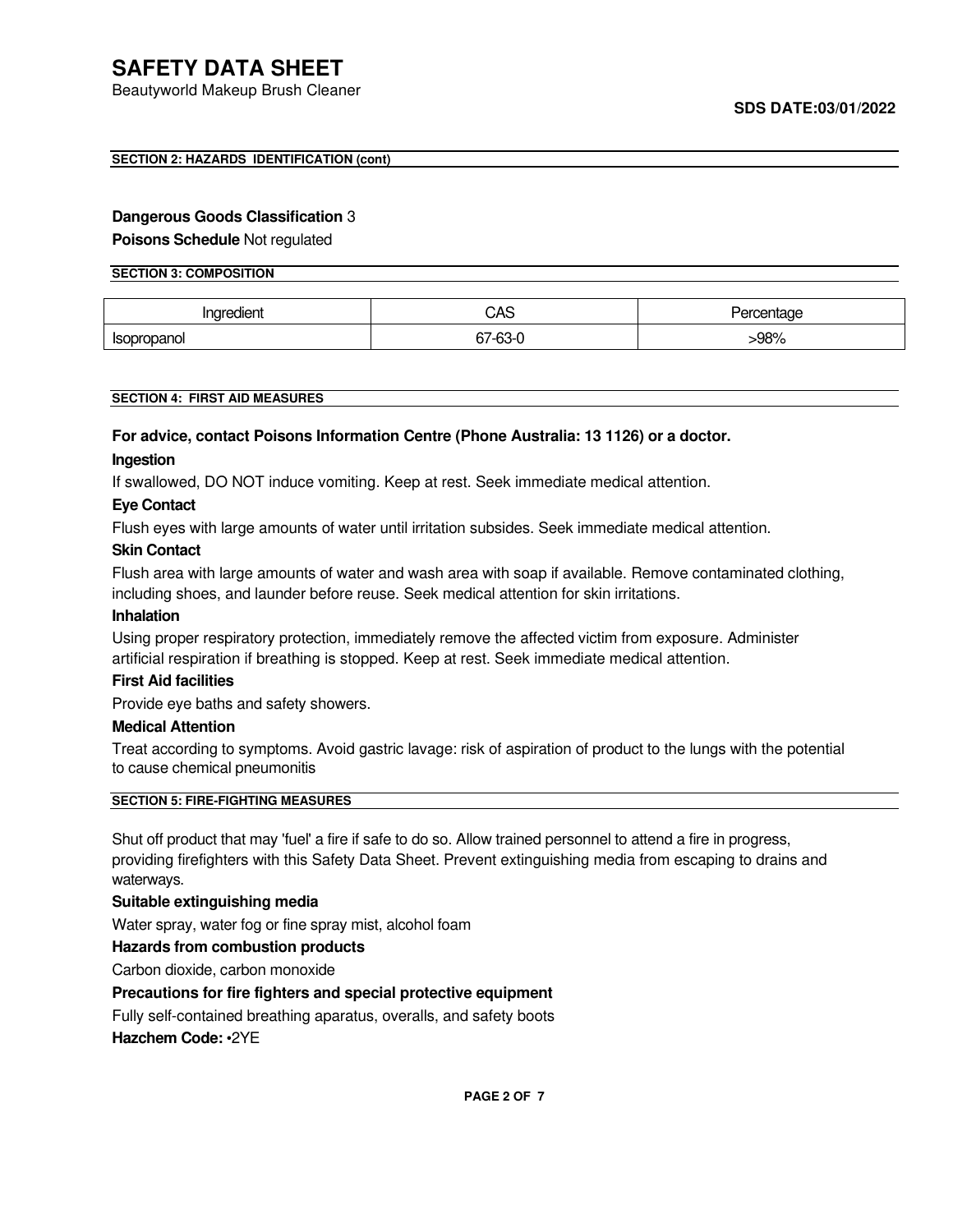Beautyworld Makeup Brush Cleaner

# **SECTION 6: ACCIDENTAL RELEASE MEASURES**

# **Emergency Procedures**

Prevent fluid from escaping to drains and waterways. Contain leaking packaging in a containment drum.

Prevent vapours from building up in confined areas. Ensure that drain valves are closed at all times. Clean up and report spills immediately.

# **Emergency Procedures**

# **Methods and materials for containment**

# **Major Land Spill**

- $\Box$  Eliminate sources of ignition.
- □ Warn occupants of downwind areas of possible fire and explosion hazard.
- $\Box$  Prevent liquid from entering sewers, watercourses, or low-lying areas.
- $\Box$  Keep the public away from the area.
- $\Box$  Shut off the source of the spill if possible and safe to do so.
- Advise authorities if substance has entered a watercourse or sewer or has contaminated soil or vegetation.
- $\Box$  Take measures to minimise the effect on the ground water.
- $\Box$  Contain the spilled liquid with sand or earth.
- $\Box$  Recover by pumping use explosion proof pump or hand pump or with a suitable absorbent material.
- Consult an expert on disposal of recovered material and ensure conformity to local disposal regulations.
- □ See "First Aid Measures" and "Stability and Reactivity"

# **Major Water Spill**

- $\Box$  Eliminate any sources of ignition.
- $\Box$  Warn occupants and shipping in downwind areas of possible fire and explosion hazard.
- $\Box$  Notify the port or relevant authority and keep the public away from the area.
- $\Box$  Shut off the source of the spill if possible and safe to do so.
- $\Box$  Confine the spill if possible.
- $\Box$  Remove the product from the surface by skimming or with suitable absorbent material.
- Consult an expert on disposal of recovered material and ensure conformity to local disposal regulations.
- □ See "First Aid Measures" and "Stability and Reactivity".

# **SECTION 7: HANDLING AND STORAGE**

# **Precautions for safe handling**

This product is Flammable. Do not open near open flame, sources of heat or ignition. No smoking. Keep container closed. Handle containers with care. Open slowly to control possible pressure release. Material will accumulate static charge. Use grounding leads to avoid discharge (electrical spark).

### **Conditions for safe storage**

Store in a cool, dry place away from direct sunlight. Do not pressurise, cut, heat or weld containers - residual vapours are combustible. This product will fuel a fire in progress.

# **Incompatible materials**

Butyl rubber, natural rubber, polystyrene, EDPM.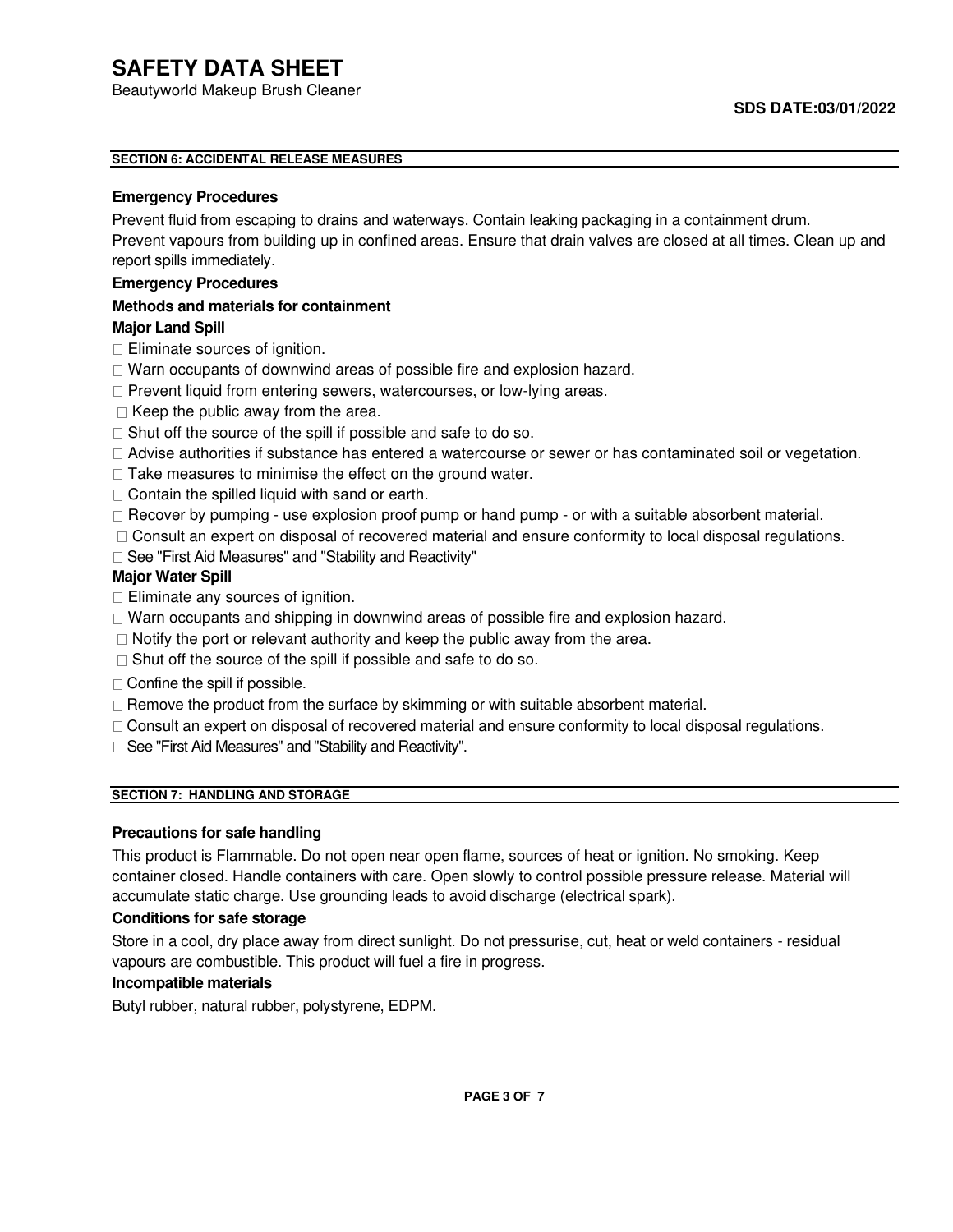Beautyworld Makeup Brush Cleaner

# **SECTION 8: EXPOSURE CONTROLS/PERSONAL PROTECTION**

# **National Exposure Standards**

The time weighted average concentration (TWA) for this product is:  $983mg/m<sup>3</sup>$  (400 ppm). Vapour Threshold: 100 -140 ppm, which means the highest allowable exposure concentration in an eight-hour day for a five-day working week. The short-term exposure limit (STEL) is: 1230 mg/m<sup>3</sup> (500 ppm), which is the maximum allowable exposure concentration at any time.

# **Emergency Procedures**

### **Biological limit values**

None established

# **Engineering Controls: Ventilation**

The use of local exhaust ventilation is recommended to control process emissions near the source. Laboratory samples should be handled in a fume hood. Provide mechanical ventilation of confined spaces. Use explosion-proof ventilation equipment.

# **Personal Protective Equipment**

**Respiratory Protection:** Where concentrations in air may exceed the limits described in the National Exposure Standards, it is recommended to use a half-face filter mask to protect from overexposure by inhalation. A type "A" filter material is considered suitable for this product.

**Eye Protection:** Always use safety glasses or a face shield when handling this product.

**Skin/ Body Protection:** Always wear long sleeves and long trousers or coveralls, and enclosed footwear or safety boots when handling this product. It is recommended that chemical resistant gloves (e.g. PVC) be worn when handling this product.

| <b>Property</b>                 | <b>Unit of Measurement</b> | Value                    |  |
|---------------------------------|----------------------------|--------------------------|--|
| Appearance                      | Visual                     | Clear, colourless liquid |  |
| Boiling Point/ Range            | $^{\circ}C$                | 82                       |  |
| <b>Flash Point</b>              | $\rm ^{\circ}C$            | 12                       |  |
| Density @ 15°C                  | g/ml                       | 0.785                    |  |
| Vapour Pressure @ 20°C          | kPa                        | 4.3                      |  |
| Explosive Limits (LEL - UEL)    | $\%$                       | $1.8 - 12$               |  |
| Vapour Density @ 20°C           | kPa                        | >1                       |  |
| <b>Autoignition Temperature</b> | $^{\circ}$ C               | >350                     |  |
| Viscosity @ 20°C                | cSt                        | Not available            |  |
| <b>Percent Volatiles</b>        | $\%$                       | 100                      |  |
| Solubility with Water           | % w/w                      | Miscible                 |  |

**SECTION 9: PHYSICAL AND CHEMICAL PROPERTIES**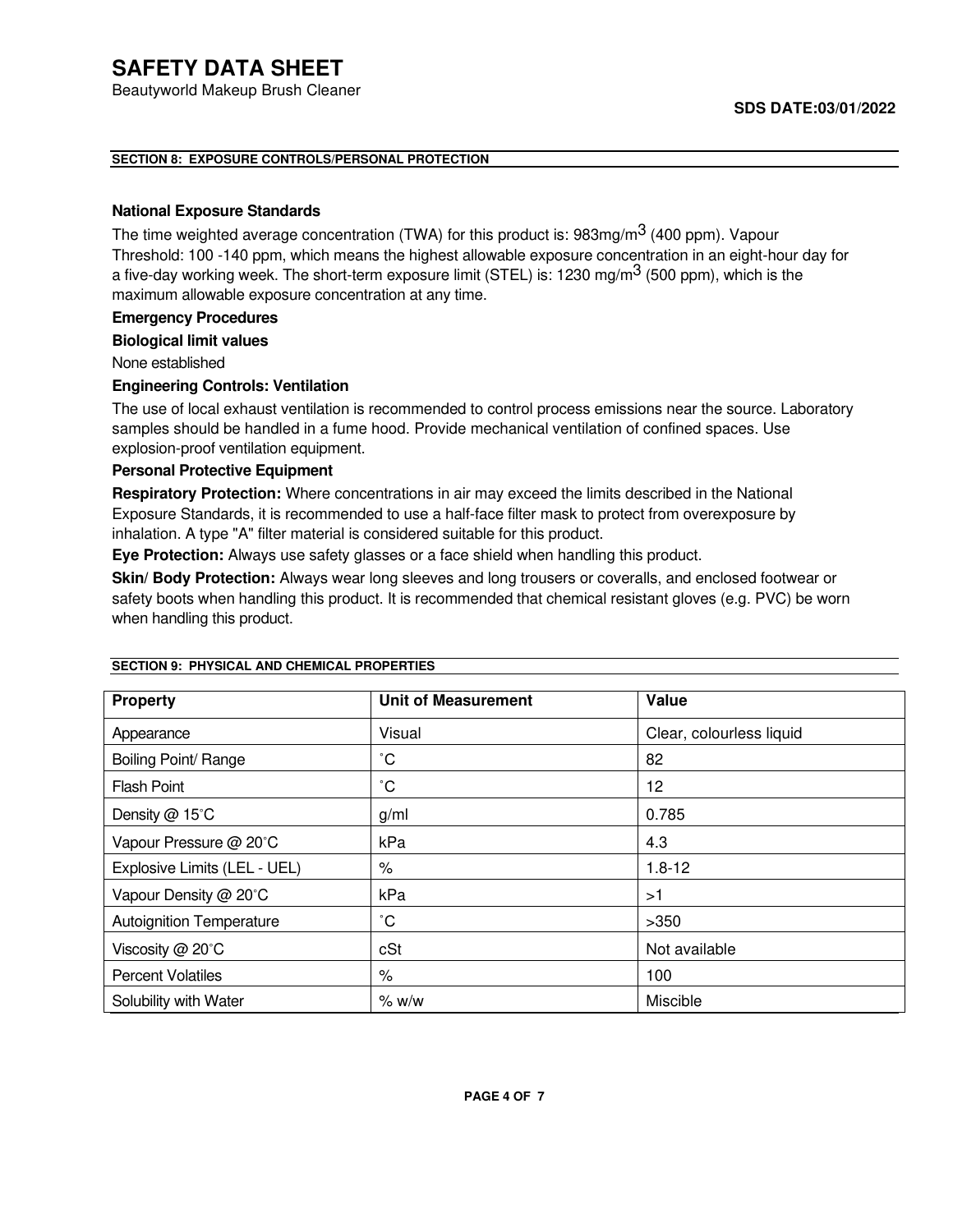Beautyworld Makeup Brush Cleaner

# **SECTION 10: STABILITY AND REACTIVITY**

#### **Chemical Stability**

Stable at room temperature and pressure

### **Conditions to avoid**

Sources of heat and ignition, open flames.

#### **Hazardous decomposition products**

Carbon oxides on burning, organic complexes during incomplete combustion.

#### **Hazardous reactions**

Stored mixtures with MEK will produce explosive peroxides. Peroxide production sharply decreases the auto ignition temperature. Violent and explosive reactions can occur with metal oxides and oxiding agents.

#### **Hazardous Polymerisation**

Will not occur

#### **SECTION 11: TOXICOLOGICAL INFORMATION**

#### **Acute Effects**

#### **Ingestion**

The single lethal dose for humans is approx. 250ml, however 100ml can be fatal. Symptoms of overexposure include: flushing, pulse rate decrease, blood pressure lowering, anaesthesia, narcosis, headaches, dizziness, mental depression, hallucinations, distorted perceptions, respiratory depression, nausea or vomiting, coma.

### **Eye Contact**

This product is irritating to eyes and can cause corneal burns.

#### **Skin Contact**

This product is irritating to the skin with prolonged exposure. It may result in dryness and cracking.

#### **Inhalation**

This product is irritating to the respiratory tract. In high doses, this product has narcotic effects. At concentrations of 400ppm or higher, the product may induce a mild narcosis, with transient effects. See Ingestion Effects.

### **Chronic Effects**

A slight tolerance to this product can be acquired. This product is easily absorbed by the skin yielding a narcotic action. Overexposure may not be immediately determined for those who have built a tolerance. Abuse of this product will be harmful. People with pre-existing liver or kidney conditions must avoid unnecessary product exposure (metabolises similarly to ethanols).

### **Other Health Effects Information**

Questionable carcinogen. Mutation data reported. Experimental teratogenic and reproductive effects.

## **Toxicological Information**

2-propanol: 5045 mg/kg (oral, rat) TDLo: 223 mg/kg (oral, human)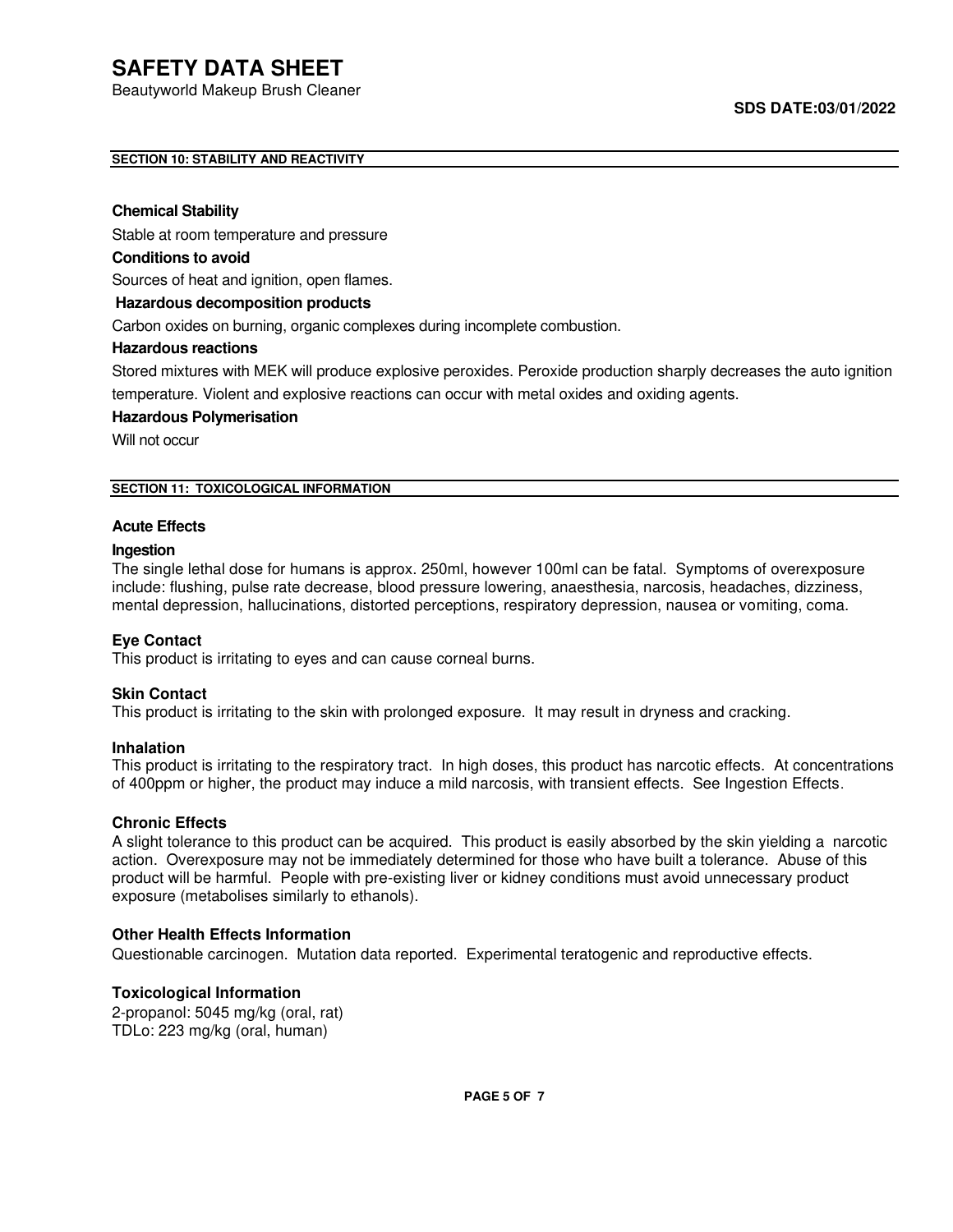# **SECTION 12: ECOLOGICAL INFORMATION**

#### **Ecotoxicity**

# **Aquatic Toxicity**

Daphnia Magna EC<sub>50</sub> (24 hr):<br>
Daphnia Magna EC<sub>50</sub> (48 hr): No data available Caphnia Magna EC<sub>50</sub> (48 hr):

Blue-green algae (Toxicity threshold 7-8 days): No data available Green algae (Toxicity threshold 7-8 days): No data available

Fish Toxicity (rainbow trout, goldfish, bluegill): LC<sub>50</sub>(96hr): Based on data for a similar component or preparation, this product is expected to be toxic to aquatic organisms. Long term adverse effects to aquatic organisms are possible if continuous exposure is maintained.

#### **Persistence/ degradability**

This product can degrade rapidly in air. This substance is expected to be removed in wastewater treatment. Based upon data for a similar components or estimated data, this product is expected to biodegrade rapidly and be 'readily' biodegradable according to OECD guidelines.

#### **Mobility**

This product is highly volatile and will rapidly evaporate to the air if released into the water

#### **SECTION 13: DISPOSAL CONSIDERATIONS**

### **Disposal Methods**

Empty packaging should be taken for recycling, recovery or disposal through a suitably qualified or licensed contractor. Care should be taken to ensure compliance with national and local authorities. Packaging may still contain fumes and vapours that are flammable and harmful. Ensure that empty packaging is allowed to dry.

# **Special Precautions for Landfill or Incineration**

This product is NOT suitable for disposal by either landfill or via municipal sewers, drains, natural streams or rivers. This product is ashless and can be burned directly in appropriate equipment.

| Road & Rail      |                  | <b>Maritime</b>  |                  | Air              |                  |
|------------------|------------------|------------------|------------------|------------------|------------------|
| <b>UN Number</b> | 1219             | <b>UN Number</b> | 1219             | <b>UN Number</b> | 1219             |
| <b>Proper</b>    | <b>Isopropyl</b> | <b>Proper</b>    | <b>Isopropyl</b> | <b>Proper</b>    | <b>Isopropyl</b> |
| Shipping name    | alcohol          | Shipping name    | alcohol          | Shipping name    | alcohol          |
| <b>DG Class</b>  |                  | <b>DG Class</b>  | 3                | <b>DG Class</b>  |                  |
| <b>Sub Risk</b>  | <b>None</b>      | <b>Sub Risk</b>  | <b>None</b>      | <b>Sub Risk</b>  | <b>None</b>      |
| Packing group    |                  | Packing group    | Ш                | Packing group    | Ш                |
| Hazchem          | 2YE              | <b>Hazchem</b>   | 2YE              | Hazchem          | 2YE              |